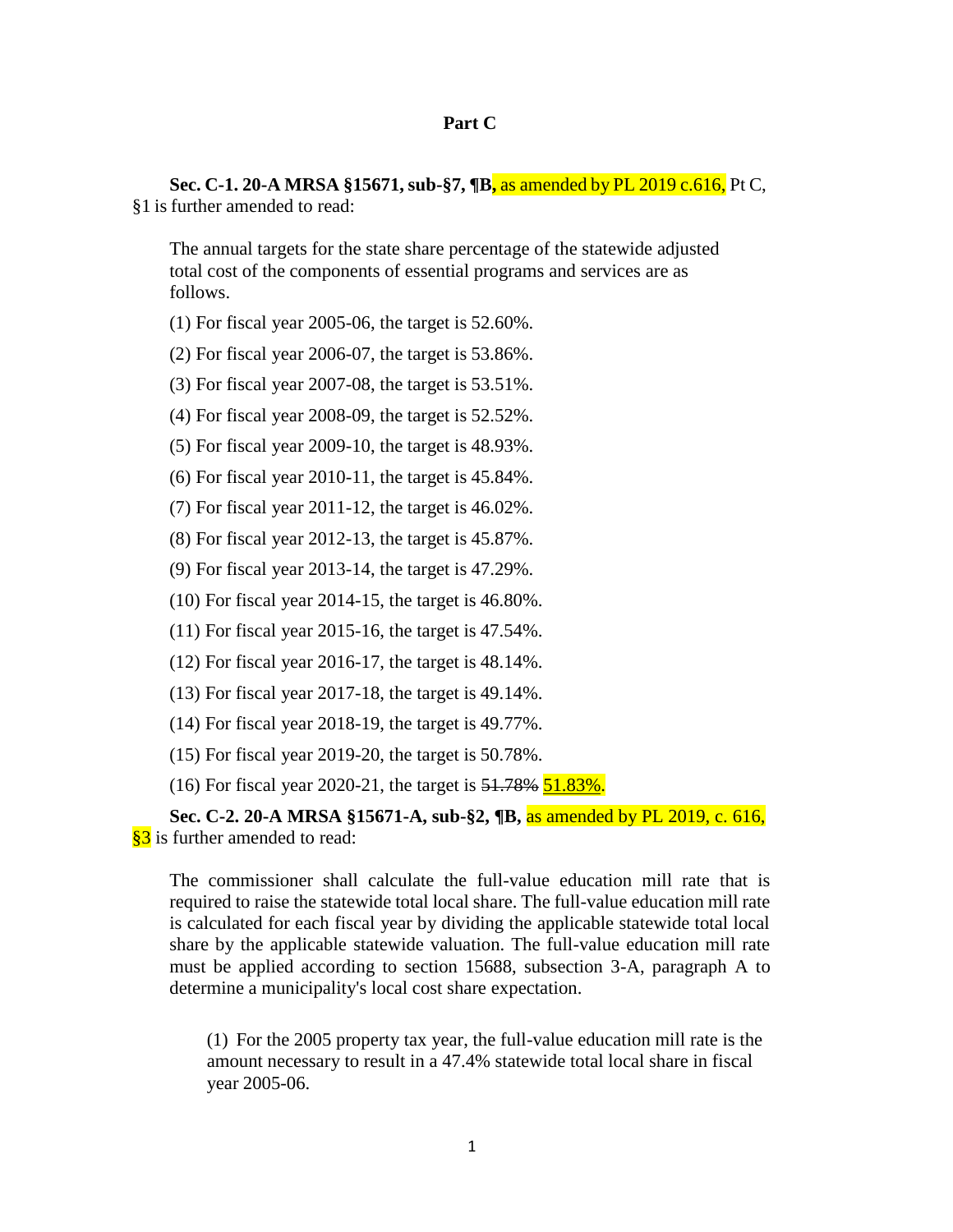(2) For the 2006 property tax year, the full-value education mill rate is the amount necessary to result in a 46.14% statewide total local share in fiscal year 2006-07.

(3) For the 2007 property tax year, the full-value education mill rate is the amount necessary to result in a 46.49% statewide total local share in fiscal year 2007-08.

(4) For the 2008 property tax year, the full-value education mill rate is the amount necessary to result in a 47.48% statewide total local share in fiscal year 2008-09.

(4-A) For the 2009 property tax year, the full-value education mill rate is the amount necessary to result in a 51.07% statewide total local share in fiscal year 2009-10.

(4-B) For the 2010 property tax year, the full-value education mill rate is the amount necessary to result in a 54.16% statewide total local share in fiscal year 2010-11.

(4-C) For the 2011 property tax year, the full-value education mill rate is the amount necessary to result in a 53.98% statewide total local share in fiscal year 2011-12.

(5) For the 2012 property tax year, the full-value education mill rate is the amount necessary to result in a 54.13% statewide total local share in fiscal year 2012-13.

(6) For the 2013 property tax year, the full-value education mill rate is the amount necessary to result in a 52.71% statewide total local share in fiscal year 2013-14.

(7) For the 2014 property tax year, the full-value education mill rate is the amount necessary to result in a 53.20% statewide total local share in fiscal year 2014-15.

(8) For the 2015 property tax year, the full-value education mill rate is the amount necessary to result in a 52.46% statewide total local share in fiscal year 2015-16.

(9) For the 2016 property tax year, the full-value education mill rate is the amount necessary to result in a 51.86% statewide total local share in fiscal year 2016-17.

(10) For the 2017 property tax year, the full-value education mill rate is the amount necessary to result in a 50.86% statewide total local share in fiscal year 2017-18.

(11) For the 2018 property tax year, the full-value education mill rate is the amount necessary to result in a 50.23% statewide total local share in fiscal year 2018-19.

(12) For the 2019 property tax year, the full-value education mill rate is the amount necessary to result in a 49.22% statewide total local share in fiscal year 2019-20.

(13) For the 2020 property tax year, the full-value education mill rate is the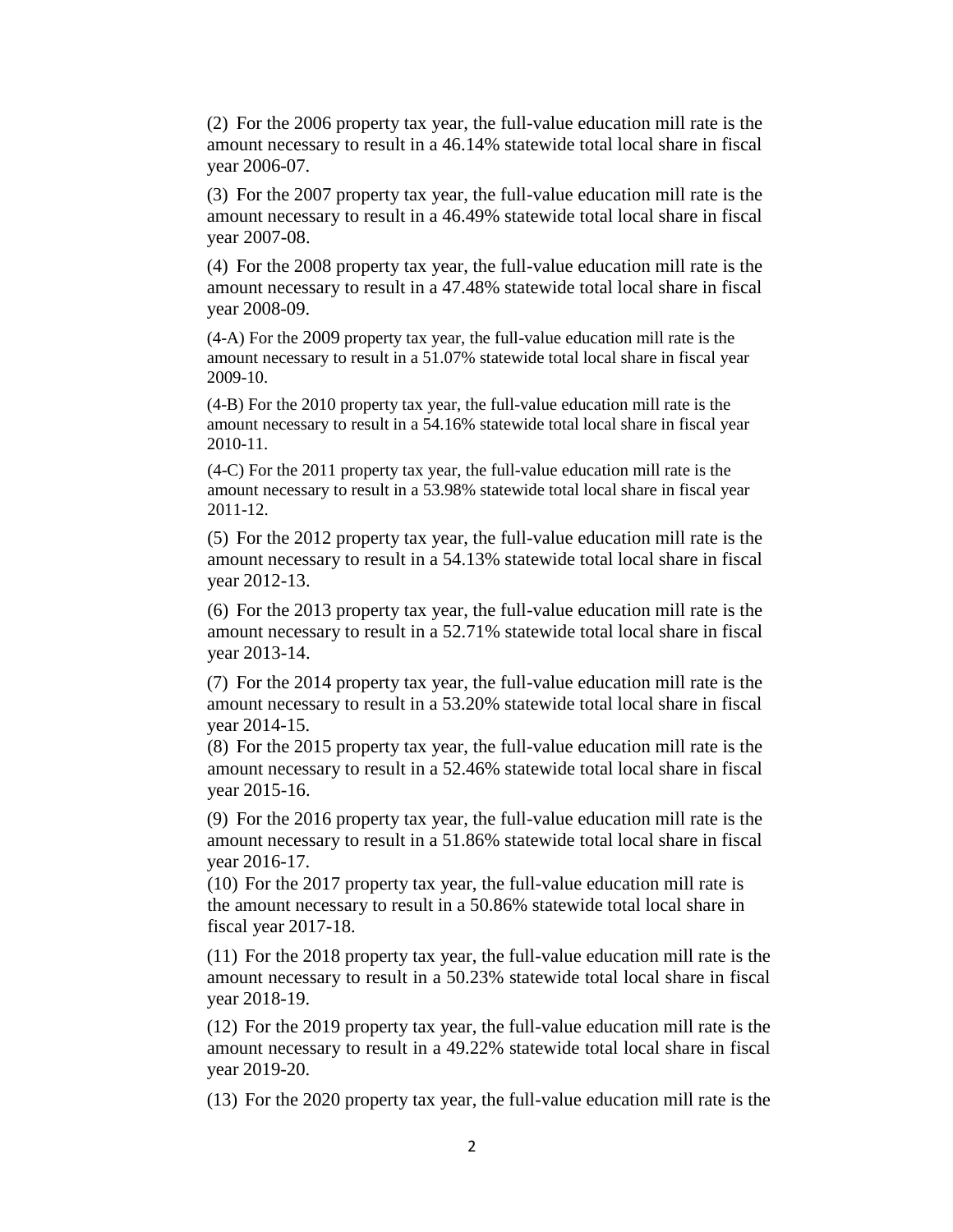| in fiscal 2020-2021.                                                                                                                                                                                              |                         |
|-------------------------------------------------------------------------------------------------------------------------------------------------------------------------------------------------------------------|-------------------------|
| (14) For the 2021 property tax year and subsequent tax years, the full value<br>education mill rate is the amount necessary to result in a 45% statewide total<br>local share in fiscal year 2021-2022 and after. |                         |
|                                                                                                                                                                                                                   |                         |
| Sec. C-3. Public Law 2019, c. 616, section C-12 is amended to read:                                                                                                                                               |                         |
| C-12. Total cost of funding public education from kindergarten to grade 12.<br>The total cost of funding public education from kindergarten to grade 12 for fiscal year<br>$2020-21$ is as follows:               |                         |
|                                                                                                                                                                                                                   | 2020-21<br><b>TOTAL</b> |
| <b>Total Operating Allocation</b>                                                                                                                                                                                 |                         |
| Total operating allocation pursuant to the Maine Revised<br>Statutes, Title 20-A, section 15683                                                                                                                   | \$1,507,865,971         |
| Total adjustments to state subsidy pursuant to Title 20-A,<br>section 15689 included in subsidizable costs and total<br>other subsidizable costs pursuant to Title 20-A, section<br>15681-A                       | \$554,973,541           |
| <b>Total Operating Allocation and Subsidizable Costs</b>                                                                                                                                                          |                         |
| Total operating allocation pursuant to Title 20-A, section<br>15683 and total other subsidizable costs pursuant to Title<br>20-A, section 15681-A                                                                 | \$2,062,839,512         |
| <b>Total Debt Service Allocation</b>                                                                                                                                                                              |                         |
| Total debt service allocation pursuant to Title 20-A,<br>section 15683-A                                                                                                                                          | \$103,428,195           |
| <b>Total Adjustments and Targeted Education Funds</b>                                                                                                                                                             |                         |
| Audit adjustments pursuant to Title 20-A, section<br>15689, subsection 4                                                                                                                                          | \$250,000               |

amount necessary to result in a 48.22%  $\frac{48.17\%}{48.17\%}$  statewide total local share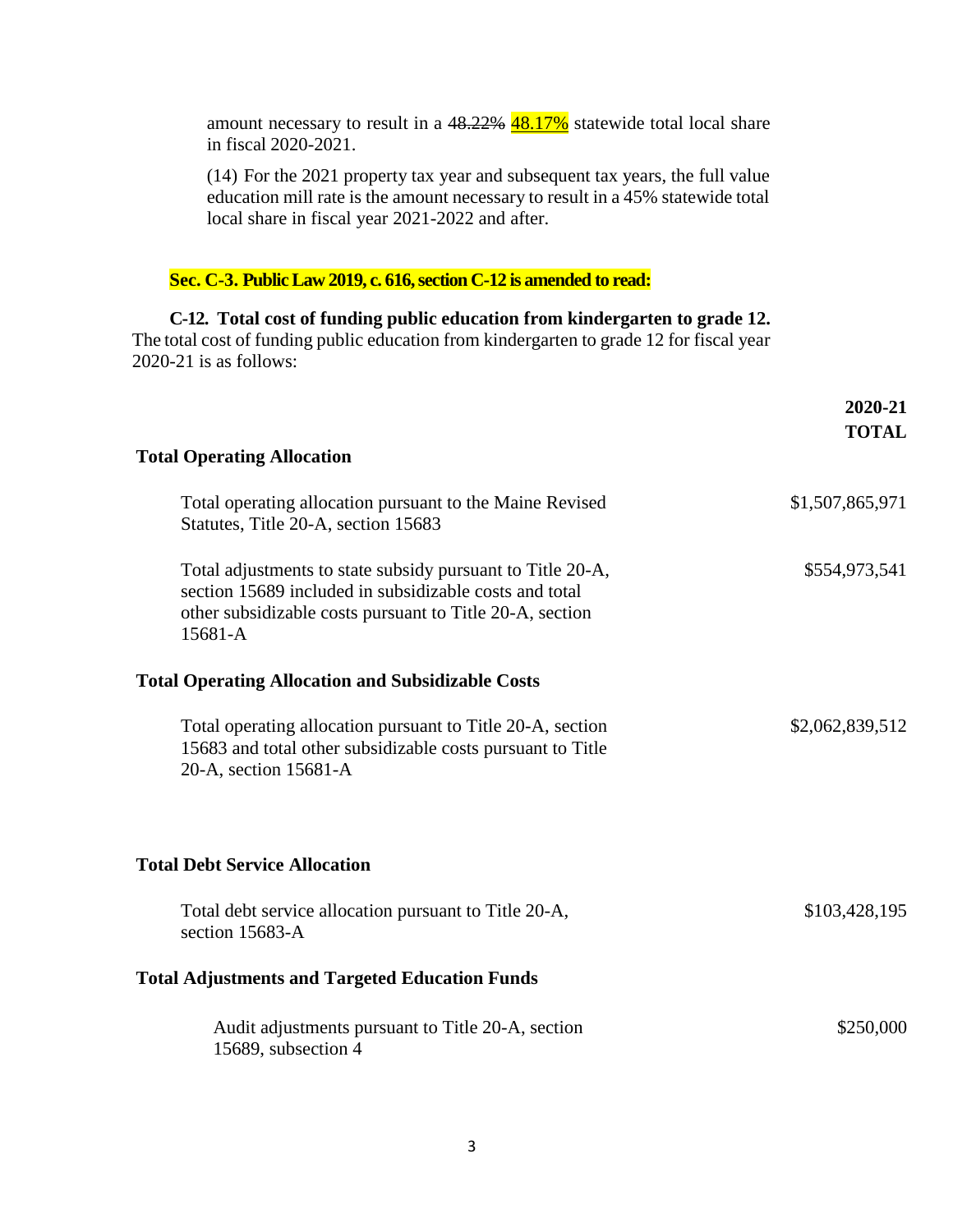|                                                                                                                                       | \$460,355          |
|---------------------------------------------------------------------------------------------------------------------------------------|--------------------|
| Educating students in long-term drug treatment center<br>adjustments pursuant to Title 20-A, section 15689,<br>subsection 5           |                    |
| Minimum teacher salary adjustment pursuant to Title<br>20-A, section 15689, subsection 7-A                                            | \$2,100,000        |
| Regionalization, consolidation and efficiency<br>assistance adjustments pursuant to Title 20-A, section<br>15689, subsection 9        | \$6,161,789        |
| Maine Care seed payments adjustments pursuant to<br>Title 20-A, section 15689, subsection 14                                          | \$1,334,776        |
| Special education budgetary hardship adjustment<br>pursuant to Title 20-A, section 15689, subsection 15                               | \$1,000,000        |
| Total adjustments to the state share of total allocation<br>pursuant to Title 20-A, section 15689                                     | \$11,306,920       |
| Targeted Education Funds pursuant to Title 20-A,<br>section 15689-A                                                                   |                    |
| Special education costs for state agency clients<br>and state wards pursuant to Title 20-A, section<br>15689-A, subsection 1          | \$33,737,998       |
| Education of institutional residents pursuant to<br>Title 20-A, section 15689-A, subsection 2                                         | \$0                |
| Essential programs and services components contract<br>pursuant to Title 20-A, section 15689-A, subsection 3                          | \$300,000          |
| Data management and support services for essential<br>programs and services pursuant to Title 20-A, section<br>15689-A, subsection 10 | \$7,974,245        |
| Postsecondary course payments pursuant to Title 20-<br>A, section 15689-A, subsection 11                                              | \$6,500,000        |
|                                                                                                                                       | <u>\$4,000,000</u> |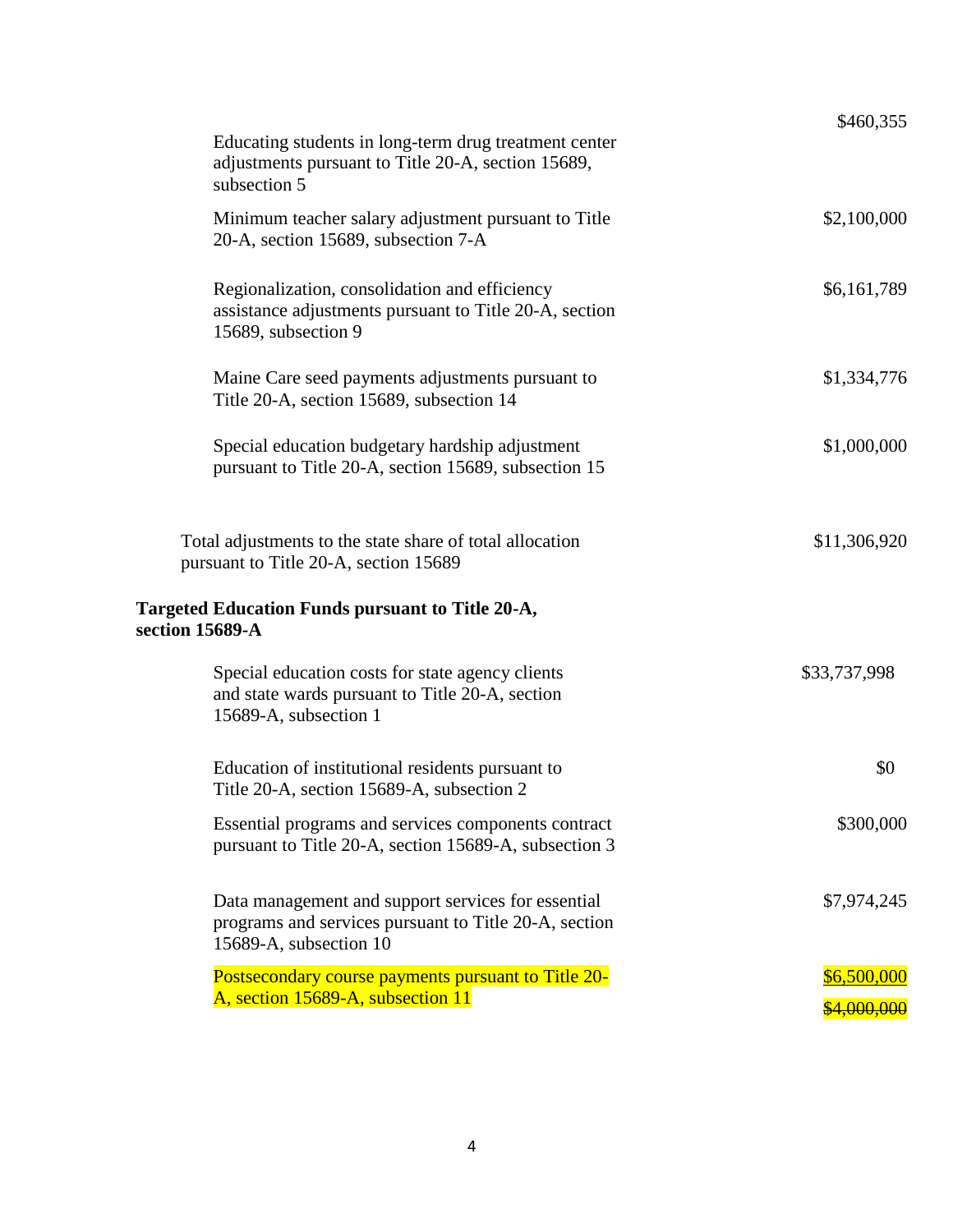| National board certification salary supplement<br>pursuant to Title 20-A, section 15689-A, subsection<br>12                               | \$307,551    |
|-------------------------------------------------------------------------------------------------------------------------------------------|--------------|
| Learning through technology program pursuant to<br>Title 20-A, section 15689-A, subsection 12-A                                           | \$16,114,960 |
| Jobs for Maine's Graduates including college<br>pursuant to Title 20-A, section 15689-A, subsection<br>13                                 | \$3,545,379  |
| Maine School of Science and Mathematics pursuant<br>to Title 20-A, section 15689-A, subsection 14                                         | \$3,615,347  |
| Maine Educational Center for the Deaf and Hard of<br>Hearing pursuant to Title 20-A, section 15689-A,<br>subsection 15                    | \$8,913,765  |
| Transportation administration pursuant to Title 20-A,<br>section 15689-A, subsection 16                                                   | \$410,111    |
| Special education for juvenile offenders pursuant to<br>Title 20-A, section 15689-A, subsection 17                                        | \$407,036    |
| Comprehensive early college programs funding<br>(bridge year program) pursuant to Title 20-A, section<br>15689-A, subsection 23           | \$1,000,000  |
| Community schools pursuant to Title 20-A, section<br>15689-A, subsection 25                                                               | \$200,000    |
| Maine School for Marine Science, Technology,<br>Transportation and Engineering pursuant to Title 20-<br>A, section 15689-A, subsection 26 | \$132,316    |
| Instruments and Professional Development in rural<br>schools pursuant to Title 20-A, section 15689-A,<br>subsection 28                    | \$50,000     |
| Total targeted education funds pursuant to Title 20-A,<br>section 15689-A                                                                 | \$83,208,708 |
|                                                                                                                                           | \$80,708,708 |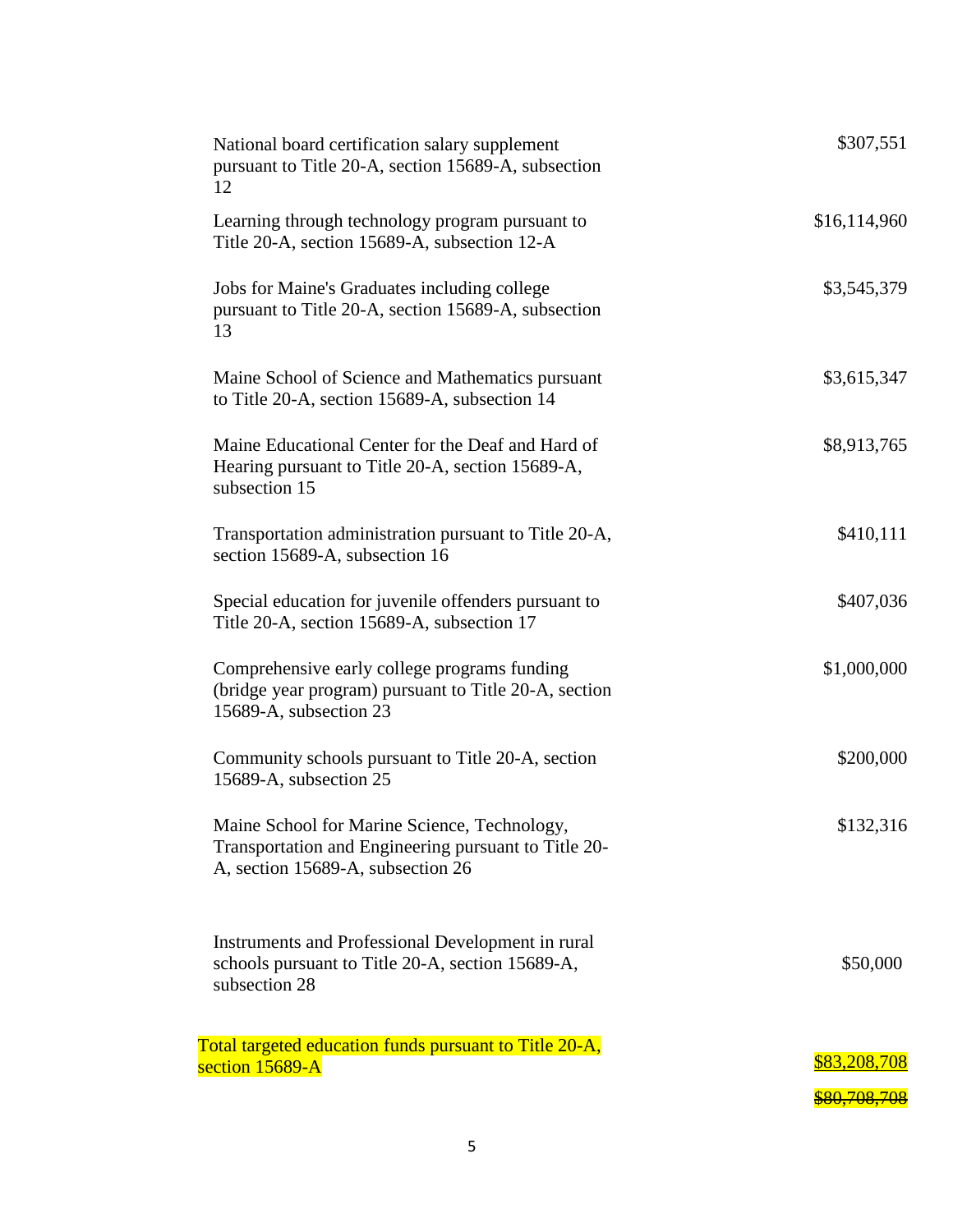## **Enhancing student performance and opportunity pursuant to Title 20-A, section 15688-A and section 15672, subsection 1-D**

| Career and technical education costs pursuant to Title<br>20-A, section 15688-A, subsection 1                                                                              | \$57,424,775                              |
|----------------------------------------------------------------------------------------------------------------------------------------------------------------------------|-------------------------------------------|
| Career and technical education middle school costs<br>pursuant to Title 20-A, section 15672, subsection 1-D                                                                | \$500,000                                 |
| College transitions programs through adult education<br>college readiness programs pursuant to Title 20-A,<br>section 15688-A, subsection 2                                | \$450,000                                 |
| New or expanded public preschool programs<br>pursuant to Title 20-A, section 15688-A, subsection 4                                                                         | \$0                                       |
| National industry standards for career and technical<br>education pursuant to Title 20-A, section 15688-A,<br>subsection 6                                                 | \$2,000,000                               |
| Regional school leadership academy pursuant to Title<br>20-A, section 15688-A, subsection 9                                                                                | \$0                                       |
| Total enhancing student performance and opportunity<br>pursuant to Title 20-A, section 15688-A and section<br>15672, subsection 1-D                                        | \$60,374,775                              |
| <b>Total Cost of Funding Public Education from Kindergarten</b><br>to Grade 12                                                                                             |                                           |
| Total cost of funding public education from<br>kindergarten to grade 12 for fiscal year pursuant to<br>Title 20-A, chapter 606-B, not including normal<br>retirement costs | \$2,321,158,110<br><u>\$2,318,658,110</u> |
| Total normal cost of teacher retirement                                                                                                                                    | \$50,697,332                              |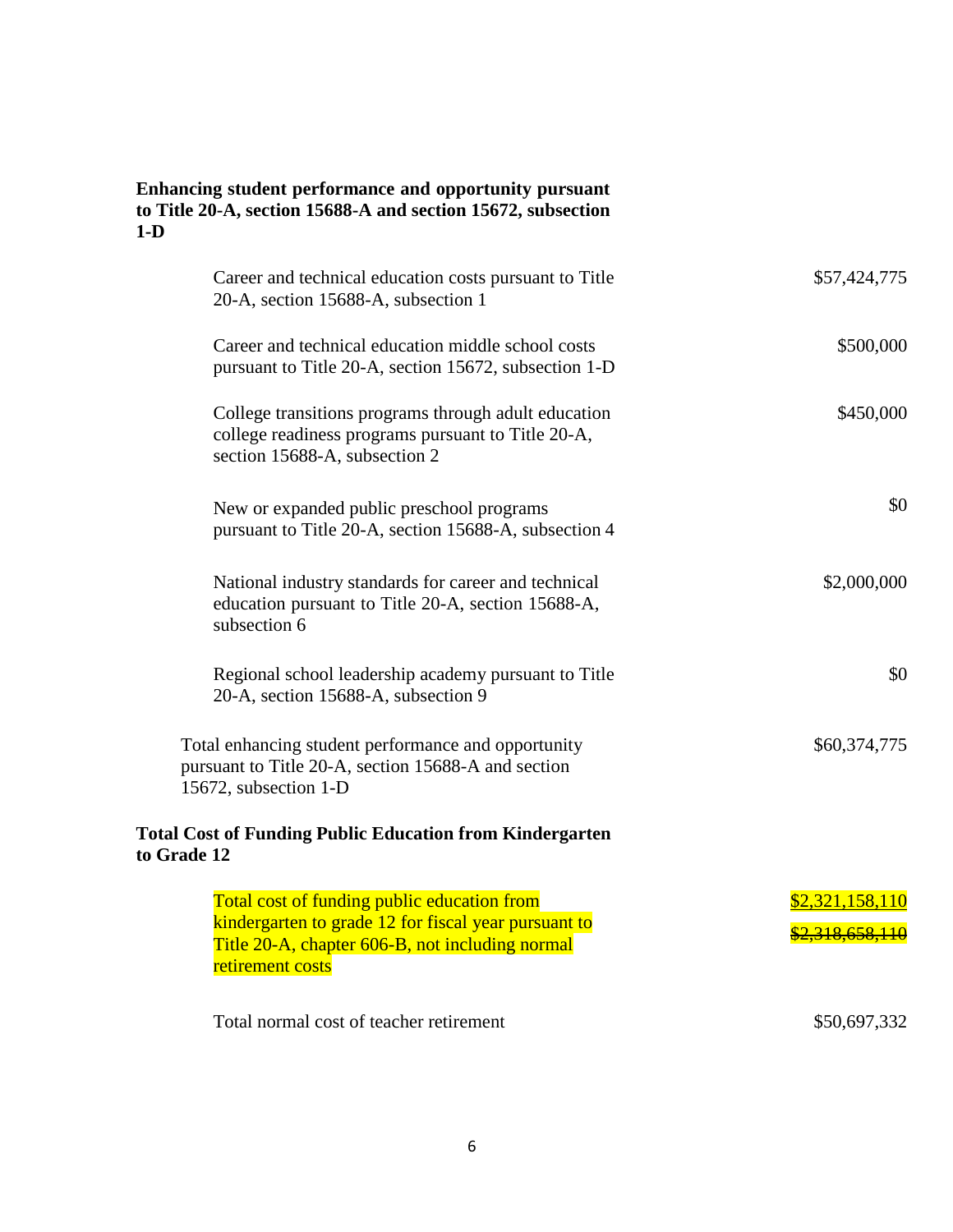| Total cost of funding public education from                 | \$2,371,855,442    |
|-------------------------------------------------------------|--------------------|
| kindergarten to grade 12 for fiscal year 2020-21            | <u>V 369 355 </u>  |
| pursuant to Title 20-A, chapter 606-B, including            |                    |
| normal retirement costs                                     |                    |
| Total cost of state contribution to unfunded actuarial      | \$228,931,183      |
| liabilities of the Maine Public Employees Retirement        |                    |
| System that are attributable to teachers, retired           |                    |
| teacher health insurance and retired teacher life           |                    |
| insurance for fiscal year 2020-21 pursuant to Title 5,      |                    |
| chapters 421 and 423, excluding the normal cost of          |                    |
| teacher retirement                                          |                    |
|                                                             |                    |
| Total cost of funding public education from                 | \$2,600,786,625    |
| kindergarten to grade 12, plus state contributions to       | <u>2.598.286.6</u> |
| the unfunded actuarial liabilities of the Maine Public      |                    |
| <b>Employees Retirement System that are attributable to</b> |                    |
| teachers, retired teacher health insurance and retired      |                    |
| teacher life insurance for fiscal year 2020-21 pursuant     |                    |
| to Title 5, chapters $421$ and $423$                        |                    |

**Sec. C-4. Local and state contributions to total cost of funding public education from kindergarten to grade 12.** The local contribution and the state contribution appropriation provided for general purpose aid for local schools for the fiscal year beginning July 1, 2020 and ending June 30, 2021 is calculated as follows:

| <b>Local and State Contributions to the</b><br><b>Total Cost of Funding Public</b><br><b>Education from Kindergarten to</b>                                                                                                                                                 | 2020-21<br><b>LOCAL</b> | 2020-21<br><b>STATE</b>                |
|-----------------------------------------------------------------------------------------------------------------------------------------------------------------------------------------------------------------------------------------------------------------------------|-------------------------|----------------------------------------|
| Grade 12<br><b>Local and state contributions to the</b><br>total cost of funding public education<br>from kindergarten to grade 12<br><b>pursuant to the Maine Revised</b><br>Statutes, Title 20-A, section 15683,<br>subject to statewide distributions<br>required by law | \$1,142,503,195         | \$1,229,352,247<br><u>.226.852.247</u> |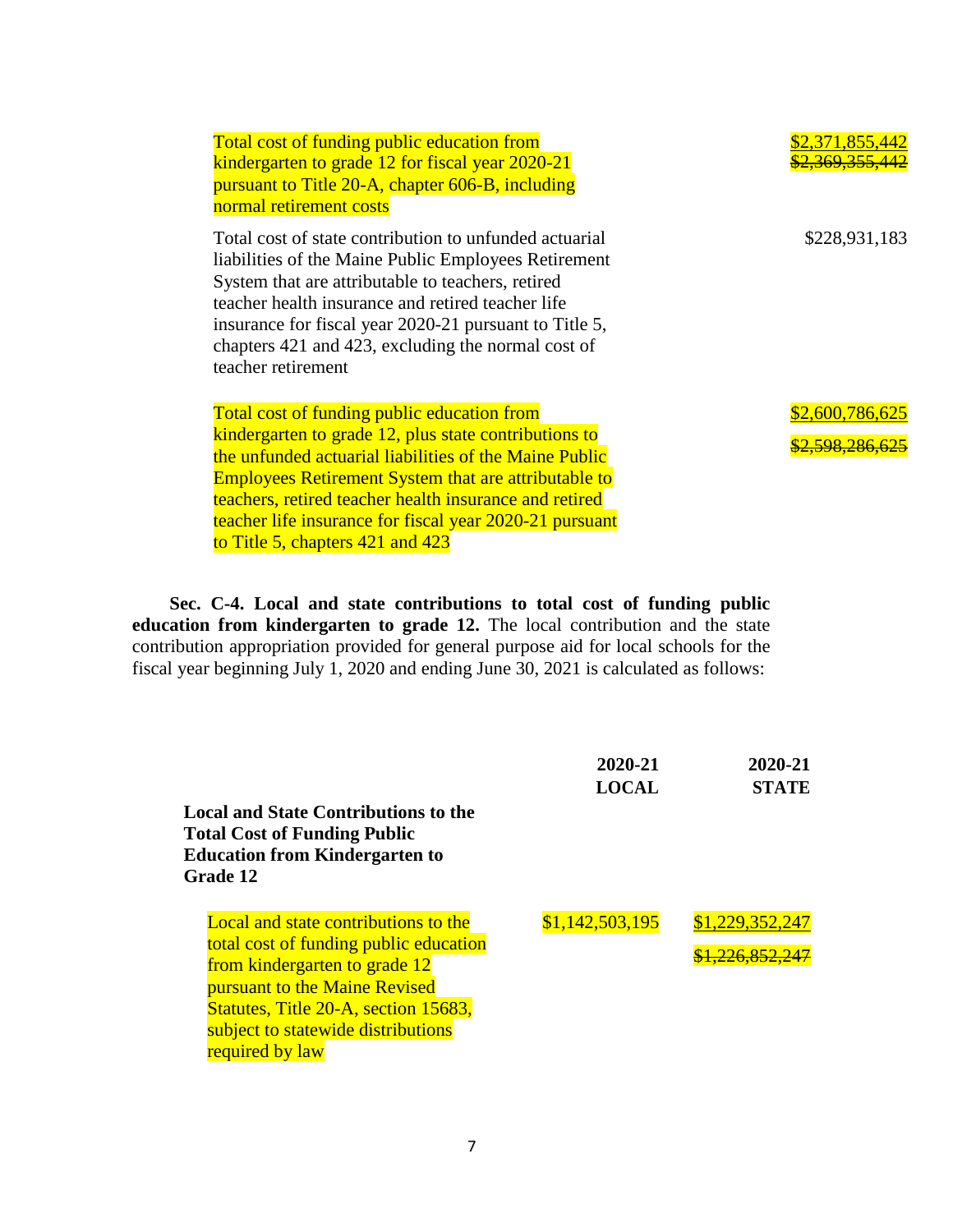State contribution to the total cost of unfunded actuarial liabilities of the  $$228,931,183$ Maine Public Employees Retirement System that are attributable to teachers, teacher retirement health insurance and teacher retirement life insurance for fiscal year 2018-19 pursuant to Title 5, chapters 421 and 423 excluding the normal cost of teacher retirement

State contribution to the total cost of  $$1,458,283,430$ funding public education from kindergarten to grade 12 plus state contribution to the total cost of unfunded actuarial liabilities of the Maine Public Employees Retirement System that are attributable to teachers, teacher retirement health insurance and teacher retirement life insurance pursuant to Title 5, chapters 421 and 423

<u>\$1,455,783,430</u>

**Sec. C-5. Authorization of payments.** If the State's continued obligation for any individual component contained in those sections of this Act that set the total cost of funding public education from kindergarten to grade 12 and the local and state contributions for that purpose exceeds the level of funding provided for that component, any unexpended balances occurring in other programs may be applied to avoid proration of payments for any individual component. Any unexpended balances from this Act may not lapse but must be carried forward for the same purpose.

**Sec. C-6. Limit of State's obligation.** Those sections of this Act that set the total cost of funding public education from kindergarten to grade 12 and the local and state contributions for that purpose may not be construed to require the State to provide payments that exceed the appropriation of funds for general purpose aid for local schools for the fiscal year beginning July 1, 2020 and ending June 30, 2021.

## **Part C Summary**

This Part does the following:

1. Revises the appropriation and authority to expend for postsecondary course